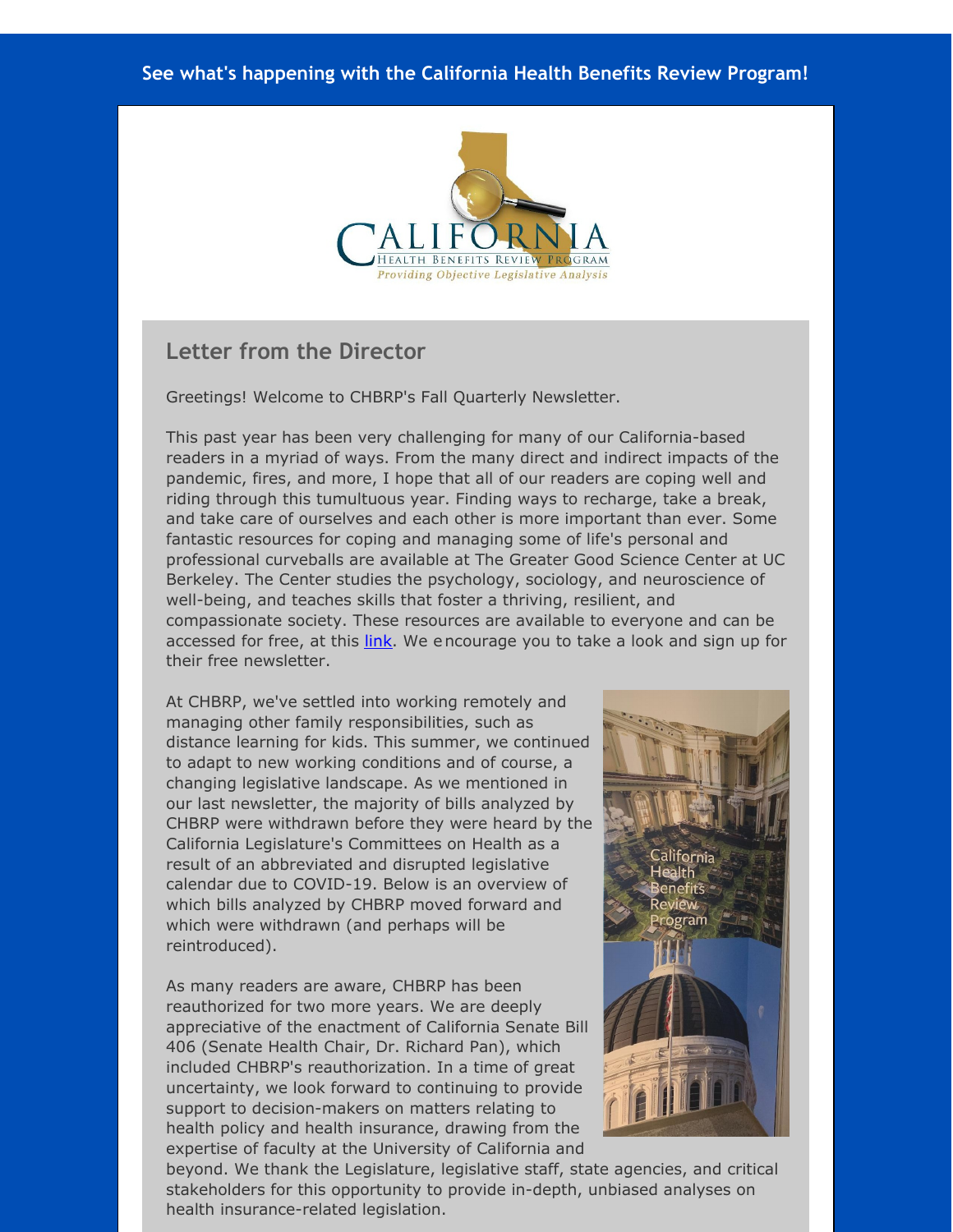This fall, CHBRP is at work preparing for the next legislative season. The first year of each two year legislative cycle is typically busier than the second, and given the disruptions in 2020, we are anticipating an even busier 2021 for CHBRP. Our teams have been actively reviewing report templates, updating the California Cost and Coverage Model, and thinking through potential changes to health insurance enrollment, premiums, and utilization due to COVID-19. Our task force members, actuaries, and national advisory council members are convening (virtually) for multiple meetings this fall to discuss proposed changes and finalize our approach.

Warm regards, Garen

# Thank you to our 2020 Summer Graduate Interns

Working remotely due to the COVID-19 pandemic, two graduate students completed Summer 2020 Internships with CHBRP. Both virtually met stakeholders in state-level health insurance benefit mandate legislation and both completed independent research for related resources that CHBRP maintains.

We are grateful for their contributions and wish them the best of luck as they continue with their studies.



Sam Lau, MPH/MPP candidate at the University of California, Los Angeles, focused on California's complex rules for prescription drug cost-sharing. He also reviewed the overlap between California's mandates and the ACA's preventive services mandate. "I was able to gain in-depth experience working on California health policymaking issues. I learned about different facets of state regulated health insurance, the policymaking process, and CHBRP's unique role in providing non-partisan and evidence-based analysis to the State Legislature."



Niloufar Nasrollahzadeh, MPP candidate at the University of California, Riverside, focused on the applicability of some (but not all) California mandates to the benefit coverage of some (but not all) Medi-Cal beneficiaries. She also researched the variety of actors that can be involved in judging medical necessity for an enrollee's use of covered benefits. "This incredible internship at CHBRP has become the foundation of health policy knowledge for me."

## **Thank you, Dr. Michelle Ko!**

Michelle Ko, MD, PhD is stepping away from her work with CHB RP after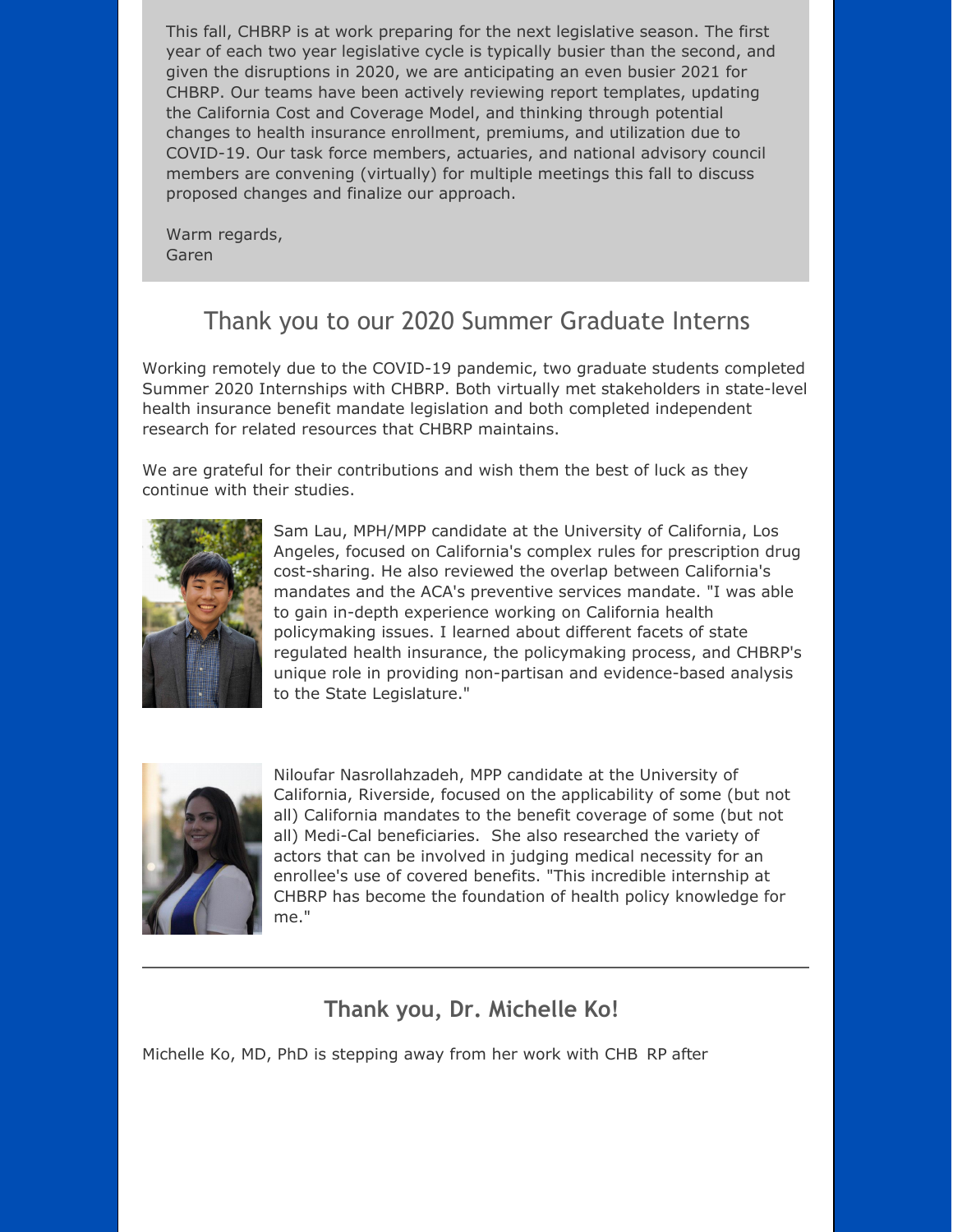

many years of serving on our Task Force. Dr. Ko has been an integral member of our Cost team and has analyzed potential impacts of legislation that would require health insurance coverage of violence preventive services, BRCA gene mutation testing, and types of mammography. Her curiosity and critical thinking make her an excellent team member and CHBRP will miss working with her.

Recently, Dr. Ko published a perspective in [Health](http://r20.rs6.net/tn.jsp?f=001yAWzUWgTdMEbRpvIoCs76ZB5QcKqgDY2gkJC6yEDg-bA0TT2a-6z-gbk3qiWkLr9GSWbc3LIbbhN-2CJ-nKWBfhvNMOSmw4gNijuKLENg85bG-Jb6_9Cca1maa5cIfDBIrZxa8jcvE3saz7C7BmNk9md-0da4TSkFYAk_isUCBtYTAlIo2oeyVKlBYE8CMp-TVGlZB3xN2nYwoeMRnxwv3BQN2O6azjYKjzM9KvX2f-ePNe1akqTL5-E0NeKFXtX4tOZU9pxn1OHzSg673IR-YUsNqdepIfMqHcKvW0Rtjn-Wu8ybFP58kn9m40NCfdUp3DlmdQWJFpxQtIEOaT2-c8VAjgP2zjwfjeQJqpQNth8FArtvcODYEpPKvcBfnU5&c=&ch=) Affairs detailing her observations and experience with racism as an Asian American medical student in the 90s. Her continued involvement with University of California's Programs in Medical Education (PRIME), which focuses on training physicians to meet the medical needs of underserved communities across California, is highlighted within the article, as are other suggestions for how medical schools can work to adopt a health equity focus.

Best of luck, Dr. Ko!

## **2020 Completed Analyses and Status**

In 2020, the Legislature requested that CHBRP analyze 14 bills. CHBRP published 13 analyses, and posted a resource related to the request for AB 2640 (Gonzalez) Genetic biomarker testing. Of the fourteen bills analyzed, only one bill, SB 855 (Wiener) Mental Health Parity, was passed by the Legislature and signed into law by the Governor.

As mentioned in Garen's note, CHBRP was also grateful for the signing of SB 406 (Pan) Health care: omnibus bill, which - among other things - included CHBRP's reauthorization for two more years.

In light of the number of bills that were rescinded from consideration due to impacts of the COVID-19 pandemic, CHBRP expects to see many of the bills that were introduced in 2020 return during the 2021 legislative session. Topics that were analyzed in 2020 and may be reintroduced in 2021 include:

- Pelvic floor physical therapy
- Colorectal cancer screening and testing
- Step therapy and prior authorization
- Insulin cost-sharing cap
- Sexually transmitted diseases
- Mental health services
- Doula care: Medi-Cal pilot program
- Emergency ground medical transportation
- Treatment for infertility
- Substance use disorder
- Substance use disorder services: contingency management
- Biological products

All analyses are available on CHBRP's website: [https://chbrp.org/completed\\_analyses/index.php](http://r20.rs6.net/tn.jsp?f=001yAWzUWgTdMEbRpvIoCs76ZB5QcKqgDY2gkJC6yEDg-bA0TT2a-6z-gbk3qiWkLr9bttcsJy0d7Ys_KQF5b2Z46FwYxCzVADkimA6D9bEFbz4CtenPR9Aqd_ndQshrBdG5MnIqWEYbgKYyDR6AzmLbJIxAKUrvlxzM8bqojO98dsiLsX1H8IJcPNXYTXxnyWuJTtU1JP77um5APMhX4Gbx6blbJqBCIst5RN9YybN-TYl7FxjYCMR-MKga57fPOK3-HygUQjlgS4PlRLAnCIFaKkO3DKY768LnfsxKkdqzeZ6gNsLnva_wYWqnE1TBjxJ4vL7B8DXOWxFQ03uo030tD1r4Nj7pr69&c=&ch=)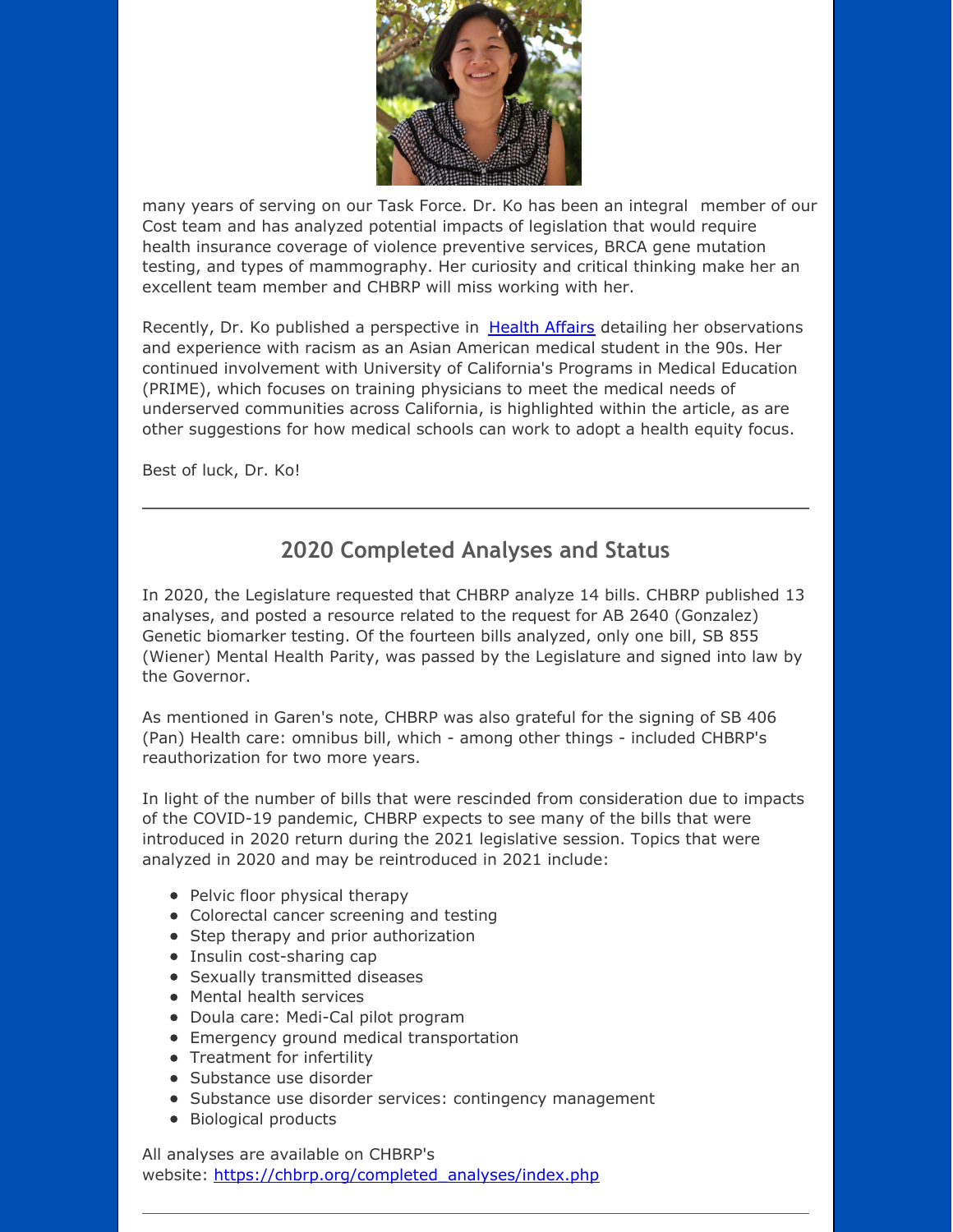## **Recently Published Resources and Information About CHBRP Contributors**

CHBRP has recently published or updated the following [resources](http://r20.rs6.net/tn.jsp?f=001yAWzUWgTdMEbRpvIoCs76ZB5QcKqgDY2gkJC6yEDg-bA0TT2a-6z-gbk3qiWkLr99cyZndTzijKObMB-nvsFQRJ6vvlYO_tEaTdK7O7H3S6FLEvr9lX7ZciV9lEDXVk5xqc-zf4zDylRu7MdHOFcVb6v3lB-CD3TxeoYSTUhx_uxQY3Z09PzABBULMZT0G32vZ-4uxMGFVyotxdkJ3gYjKxpUGqliv1Ci0HQVbBL0FN89Hy881vYLDHFL5-9Uee6nBiC07AsrF2nQ92NOqzwFBbviq8u_BfDSq3pOGL7zxRwXu4uQNDRO4EQwTFUX7mSK1DJdCqmYY_ddcvAXSoOAZOCCHH02zlzYak4uvNZw7bEUnRGeSqZNMTokR4V-DgubRSQkIYjs24=&c=&ch=):

- **Federal Preventive Services Mandate and California Mandates.**This updated resource identifies potential overlap between the federal benefit mandates requiring health insurance coverage of some preventive services and California state
- **Health Insurance Benefit Mandates in California State and Federal Law**. This resource lists existing state and federal health insurance benefit mandate laws that may relate to the subject or purpose of a proposed state health insurance benefit mandate or repeal bill. The updated resource now includes information about applicability of benefit mandates to the insurance of Medi-Cal beneficiaries enrolled in DMHC-regulated plans.
- **Genetic Biomarker Testing and Prior Authorization**. This resource includes background information on genetic biomarker testing for Californians with advanced cancer, and, where possible, the presence and impact of prior authorization on such testing.

CHBRP has also updated the [issue](http://r20.rs6.net/tn.jsp?f=001yAWzUWgTdMEbRpvIoCs76ZB5QcKqgDY2gkJC6yEDg-bA0TT2a-6z-gbk3qiWkLr9E2RRnG7-vw7KDvP7f_FKK55-qu6zT6hxWII3C3lQe-LyPpQ_2IEUbG8L0NcB3Jgc8pnxUnn5KQjLi4VTyOAxHSEG0zaxh7Iv0G6Zor_sTG_KZuWr6zap-gRmmd6i7Cfc1BWr9i6BDLqS4Aasli9pdk2OrUL_IX1wWdm4a3Vkp7bQxCXZrq6kh8z7S1lZphV-QX-6hweBhkVKmlWT4fnAhMg8Iqt9TT-6PPNbZE4HrD6XGmCbyyw65c2zBFUPUwTRHs6BiZ0fzDpYwa29rHxQmz4KcR-PmsjRZLXNYMnV9gv9Mcf_Lpme3K86Irs31w84mZpD3TwuSB4=&c=&ch=) brief **What is Cost Sharing in Health Insurance: An Overview of Common Terms**. This resource helps clarify and explain common cost sharing terms often addressed in health policy legislation.

New to CHBRP's website, short [biographies](http://r20.rs6.net/tn.jsp?f=001yAWzUWgTdMEbRpvIoCs76ZB5QcKqgDY2gkJC6yEDg-bA0TT2a-6z-gbk3qiWkLr9CjZC5qVyt0DHntGGy4_AocnmFU_1xwosxi0vJCpRBmy68Be8RTdic88C_f2sqDJZhurkAmKuNd9LxrCPJCr2h9ZWawG0Y14arV0VbLxgFbMDj6zSXGvrl7qS-iPSFqGtFIi-ugl0_CjACr2cPEpHWa82XgYqDMv88Peyia4XyHTgJaGtdiXs5FTWr9lJuhC6NUZIO_AFS3nkUQw4jDILsguO2tykDD-zJzT4hDuJFhYqaKTQNy84PA4xJ7Wjfz-1WApvZVkL1_167bswsL24eOTVVRmvXfmXRKW6x79ji3I=&c=&ch=) are now available for each Task Force member and National [Advisory](http://r20.rs6.net/tn.jsp?f=001yAWzUWgTdMEbRpvIoCs76ZB5QcKqgDY2gkJC6yEDg-bA0TT2a-6z-gbk3qiWkLr9Weyho9xvPQxPJtpx28-YiZ_ois7L3G5JN0i7FMdHzE1aEEoebS67eTOsGdDgTcyfPMaSaq8iVShTQ1KcJ7EchF9xh_1wJLxAVkZ9hqDBRiDeukjnfjpG35W9xgZfRRLUXo5XlRmRUS_-hwGzqPzXlFtudAt-3XYX2YMc8i980fU3OGNql-z4X9pGxu_hDcoDpIGzlAmIM7pjkIqbkNktw4tAo3w-P6cf2mJfzZgT4V6dxNi5h39FONOTyhLjk2L8158AF_72Ppo9lmnzoIMSqM4OIFMlbGqg2yslyN7o3MA7OzVKjtZcezdSaIdgzhnJ&c=&ch=) Council member. We are thrilled to be able to share more information about the vital contributors that help produce CHBRP's legislative analyses.



## **Task Force Spotlight: Jacqueline Miller**

Jacqueline Miller is a research data analyst at UCSF in both the Institute for Health Policy Studies and Healthforce Center. She works with a variety of faculty on projects related to health services research and conducts both quantitative and qualitative analyses for her different projects. Specifically, Ms. Miller has been involved in many projects related to the health workforce and has studied community

health workers and home care workers, among other health professions. Part of this work includes projects conducted for the UCSF Health Workforce Research Center on Long-Term Care. She finds this work particularly rewarding considering the growing importance of long-term care as the country's population continues to age. She loves that her work allows her to learn about current issues related to health care delivery and policy as well as investigate ways to mitigate these issues.

Ms. Miller also works on the Medical Effectiveness team at CHBRP. She helps with all parts of the medical effectiveness section of reports, including assessing relevant literature, determining evidence quality and strength, and writing the analyses. Ms. Miller enjoys working with CHBRP because she is constantly learning about different topics through the research process. Additionally, she finds it rewarding that her work with CHBRP has an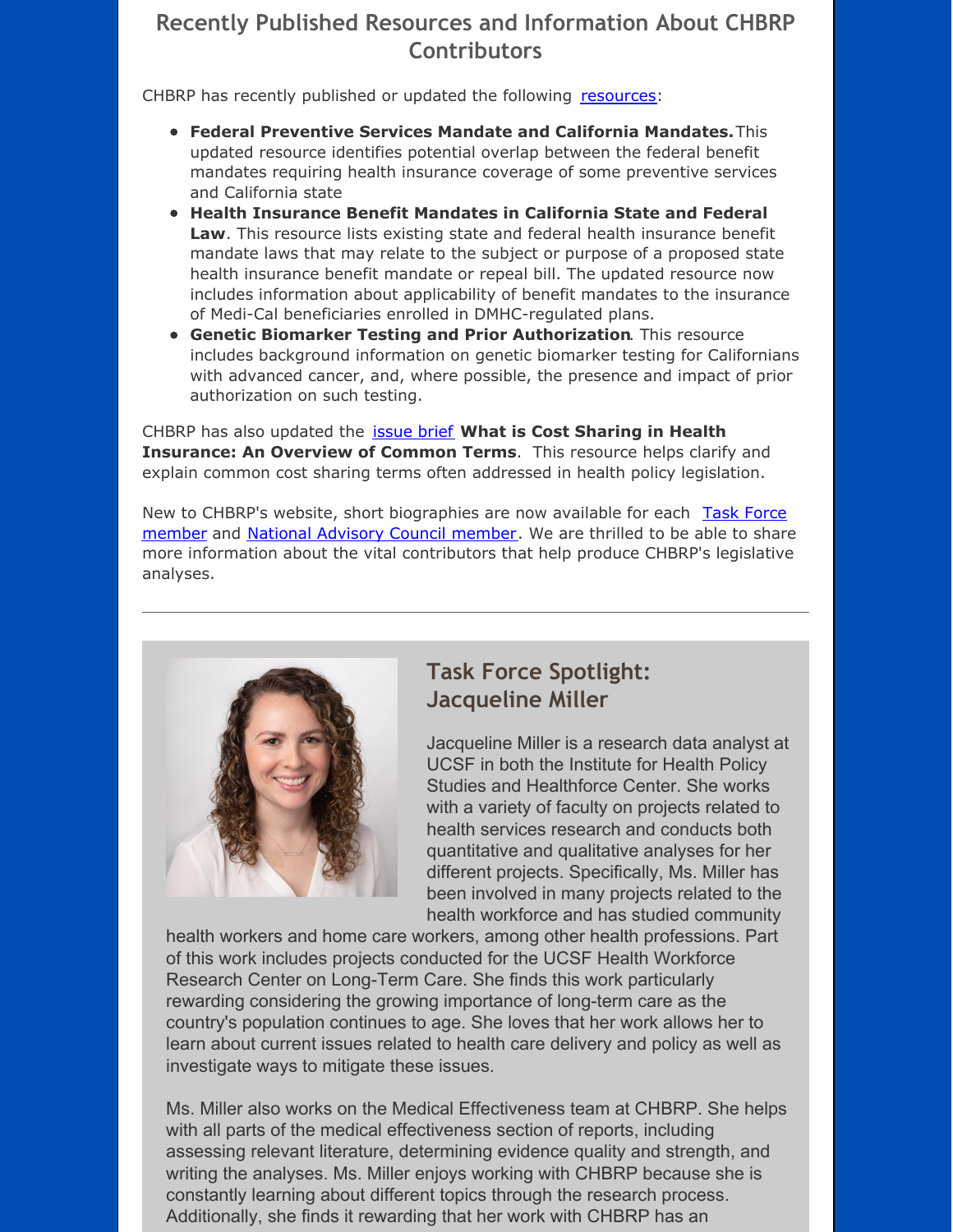immediate and noticeable impact given that reports go directly to committee members who read the analyses and make voting decisions based on them.

Ms. Miller first became interested in health policy as an undergraduate student at the University of Michigan, where she learned about the field of public health and found herself particularly interested in health policy topics. While in school, she took several classes and joined various clubs that helped foster connections with people involved in policy, allowing her to have policy-related conversations. After graduating, she worked at a federally qualified health center in Michigan where she led the quality improvement department for a year prior to starting at UCSF. In her career thus far, Ms. Miller is proud of her contributions to her first peer-reviewed publication related to long-term care. She worked closely with the project team to research nurse practice acts in different states and their impact on home care workers' ability to deliver care. She participated in all study interviews, conducted qualitative analyses, wrote portions of the report, and was involved in the editing process. Ms. Miller is also grateful for the opportunity to attend various conferences where she has presented her work, interacted with peers who share her professional interests, and educated herself about new research that further informs her work.



#### **Task Force Spotlight: Gerald F. Kominski, Ph.D.**

Gerald Kominski, Ph.D. is a professor in the Department of Health Policy and Management at the Fielding School at UCLA. He is also Senior Fellow at the UCLA Center for Health Policy and Research, where he served as Associate Director from 1994-2011 and Director from 2012-2018. In his 32 years as a professor and researcher at UCLA, Dr. Kominski has served as a

mentor for hundreds of students, and has most appreciated the opportunity to make a concrete difference in peoples' lives through research.

Before coming to UCLA, Dr. Kominski worked for three and a half years at the agency now known as the Medicare Payment Advisory Commission (MedPAC). There, Dr. Kominski was able to have a direct impact on Medicare, which he calls "the most important social insurance program that we have for healthcare in the United States."

Even as a kid, Dr. Kominski wanted to have a social impact, and to make a difference in the real world. Heavily influenced by the Civil Rights movement, he's worked on social justice and issues of equality since. Over the last ten years in particular, he's been able to accomplish this through focusing on advocating for the Affordable Care Act and increasing health insurance coverage for millions of Americans.

Dr. Kominski was one of the early architects of CHBRP, having had experience in conducting rapid policy analysis work during his time in